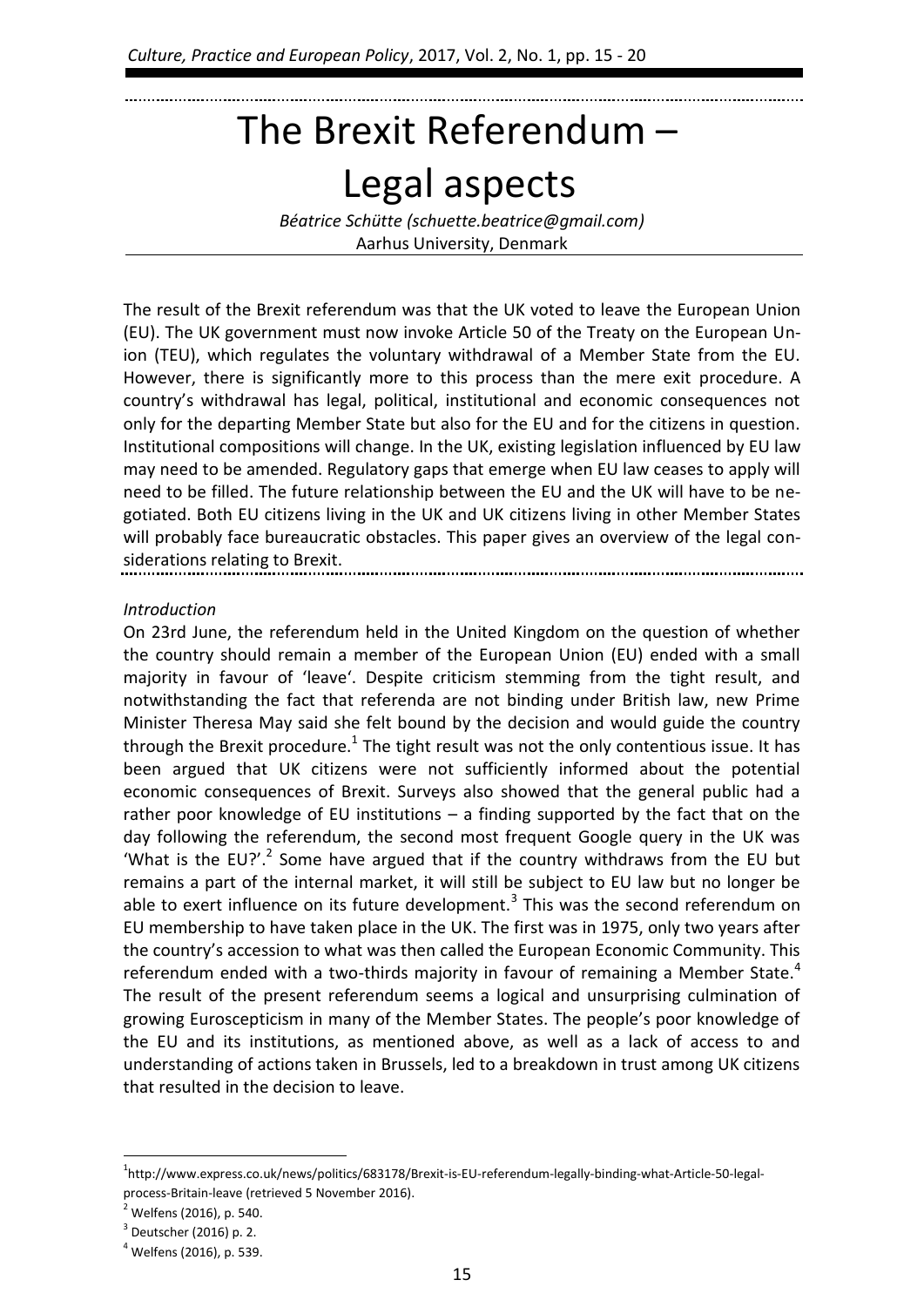People both inside and outside of the UK are now wondering what the future holds. Politicians from other EU Member States have repeatedly claimed that the process should be initiated quickly. However, the practical aspects of such a move are complex. This is the first ever application of Article  $50 - a$  provision that is relatively new. Equally, Article 50 has been criticised for its incomplete detailing of the procedure, leaving gaps that must be filled by lawyers and politicians.<sup>5</sup> Time will tell whether Article 50's theoretical mechanisms are feasible in practice.

#### *2. Voluntary Withdrawal from the European Union*

The 2009 Treaty of Lisbon gives Member States the possibility to voluntarily withdraw from the EU. None of the earlier treaties contained such a provision. Before 2009, the question of whether Member States had a right to exit the EU was highly disputed among legal academics. Against the right to terminate membership, it was argued that the treaties were concluded for an unlimited period, as per the current Article 53 TEU and Article 356 TFEU. On the other hand, given that EU membership is voluntary<sup>6</sup>, the subsidiary applicability of public international law as well as the sovereignty of the Member States were thought to favour the right to voluntary withdrawal<sup>7</sup>. However, the introduction of the Treaty of Lisbon put an end to this discussion.

#### *2.1 Article 50 TEU Withdrawal Procedure*

Article 50 I of the Treaty on the European Union (TEU) states that any Member State may, in accordance with its own constitutional requirements, decide to exit the EU. There are no further substantive requirements for a withdrawal. A Member State wishing to leave the EU need not give any particular reason. 'Voluntary' also means that no consent of the other Member States is required. $8$  Article 50 TEU stresses the Member States' continuous sovereignty in relation to the EU. Not only are these states the 'Master of the Treaties' as expressed in Articles 48 and 54 TEU but they are also the masters of their own membership. The provision also refers to the constitutional requirements of the Member States. This reference is generally seen as merely declaratory, as compliance with national law is not a matter of EU law. Whether these requirements are met can therefore only be determined by the withdrawing Member State and not by the ECJ or other Member States. An exception to this might be Germany, as Article 23 of the Grundgesetz<sup>9</sup> includes the duty to contribute to European integration.<sup>10</sup> A German withdrawal without substantial reasons may hence be deemed unconstitutional.<sup>11</sup>

The exit procedure is regulated by Article 50 II TEU. The withdrawing Member State must announce its intention to the European Council. However, the provision does not state any formal requirements regarding this notification. The EU and the Member State must then negotiate a treaty concerning the details of the exit and future relations between the Member State and the EU. This must be done according to Article 218 III TFEU, which regulates the conclusion of international agreements by the EU. All decision-making

<u>.</u>

<sup>&</sup>lt;sup>5</sup> Lazowski (2016), p. 1.

<sup>6</sup> The German Federal Constitutional Court classified the EU as a 'Staatenverbund', a voluntary association of states in order to reach common goals; Blanke, Mangiameli (2013), Article 50, marginal no. 6.

 $^7$  Grabitz, Hilf, Nettesheim (2016), Article 50 TEU, marginal no. 1.

<sup>8</sup> Blanke, Mangiameli (2013), Article 50, marginal nos. 24, 25.

<sup>&</sup>lt;sup>9</sup> Basic Law, the German Constitution.

<sup>&</sup>lt;sup>10</sup> Blanke, Mangiameli (2013), Article 50, marginal no. 25; von der Groeben, Schwarze, Hatje (2015), Article 50, marginal no. 9.

<sup>&</sup>lt;sup>11</sup> Callies, Ruffert (2016), Article 50 TEU, marginal no. 4.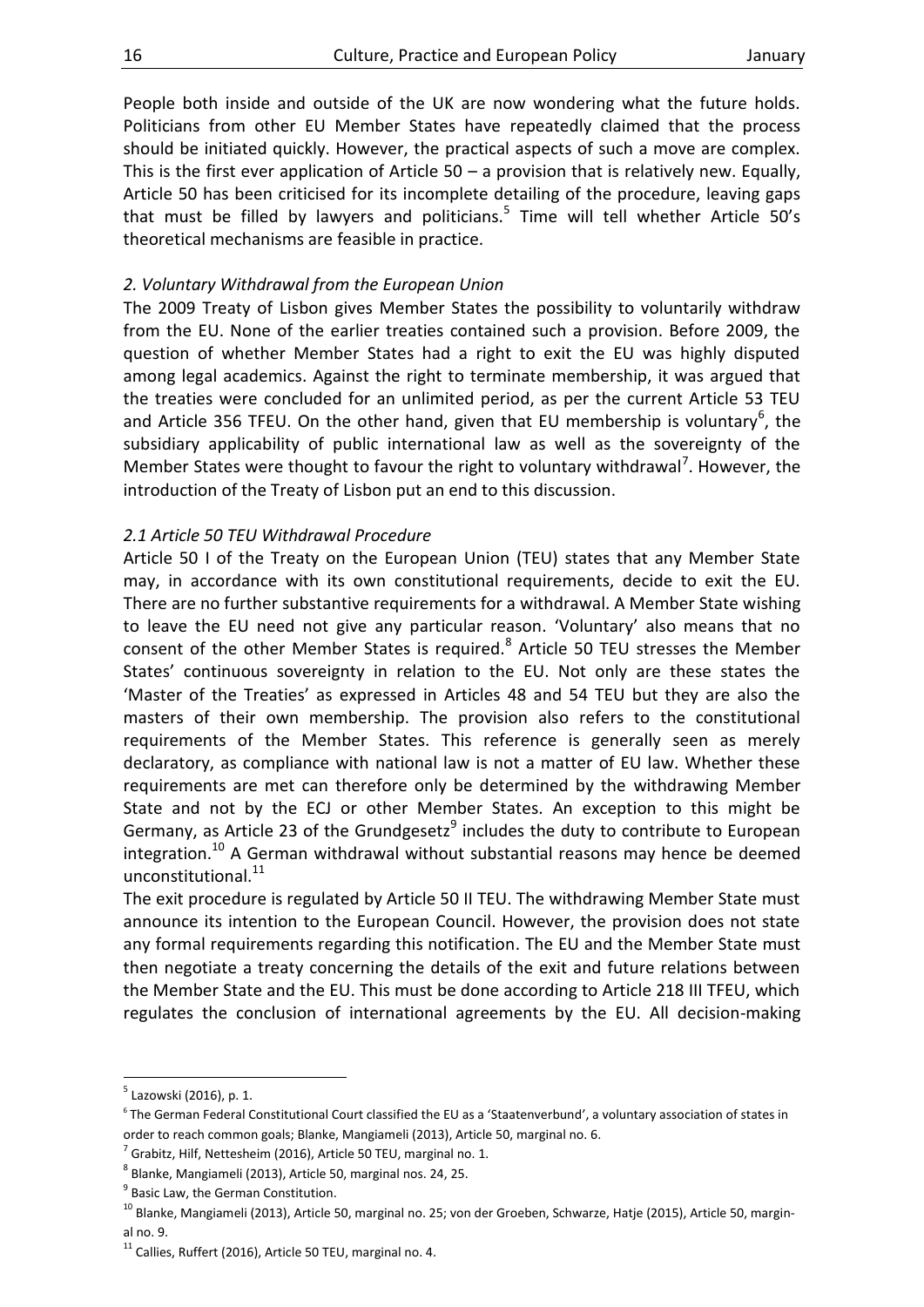institutions are involved.<sup>12</sup> The agreement should also deal with concrete questions such as mutual compensation, the future of pending cases at the ECJ, pending administrative procedures, the withdrawing Member State's contributions to current projects, and its participation in decision-making institutions during the exit procedure.<sup>13</sup> Negotiations are based on guidelines determined by the European Council. Representatives of the withdrawing Member State are not involved in any decisions. If the EU treaties do not contain specific provisions, the law applicable to the treaty between the departing Member State and the EU is the general Public International Law. <sup>14</sup>

According to Article 50 III TEU, EU treaties cease to apply to the Member State from the day the exit treaty enters into force, or two years from the date of the declaration being made to the European Council. The exiting Member State may, however, with the agreement of the European Council, decide to extend this timeframe. The treaty is not a constitutive requirement for an exit from the  $EU - a$  Member State can also leave without this framework. Due to the manifold legal, political and economic consequences of a Member State's withdrawal, however, this hardly seems feasible.<sup>15</sup> One of the consequences of a Member State leaving is a change in the composition of EU institutions such as the European Parliament, the European Commission, the European Council, and the European Court of Justice.

## *2.2 Possible Exclusion from the European Union*

Shortly after the referendum, politicians from other Member States repeatedly claimed that the process should be initiated as swiftly as possible. On the one hand, it is understandable that the remaining Member States want legal and political security; on the other, the complex, time-consuming nature of the process should be taken into account. It has been argued that the strict attitude towards the UK is related to the fact that there are parliamentary elections in Germany in 2017, as well as presidential elections in France.<sup>16</sup> However, the demand for a swift Brexit raises another question: If the process does not start quickly enough, or if the UK parliament ends up preventing Article 50 TEU from being invoked, could the UK still be excluded from the EU?

Under the scope of Article 50 TEU, the withdrawing Member State cannot be formally forced to invoke the provision and no deadline can be set to do so.<sup>17</sup> EU treaties, equally, do not contain any provision for facilitating a Member State's exclusion. Nevertheless, in September 2016, the Minister of Foreign Affairs of Luxembourg, Jean Asselborn, demanded Hungary's exclusion due to the country's treatment of refugees.<sup>18</sup>

Under the scope of the EU treaties, Article 7 III TEU allows for the temporary suspension of certain rights in cases of persistent and serious breach of the values mentioned in Article 2 TEU.<sup>19</sup> Exclusion from a treaty, however, is only possible under the scope of general Public International Law. It is a matter of debate among academics whether these rules are applicable or whether the body of EU law is exhaustive. Some academics argue that the respective provisions of the EU treaties are lex specialis, and that there is

 $12$  Blanke, Mangiameli (2013), Article 50, marginal no. 27.

 $^{13}$  von der Groeben, Schwarze, Hatje (2015), Article 50, marginal no. 5.

 $14$  Grabitz, Hilf, Nettesheim (2016), Article 50 TEU, marginal no. 9; Blanke, Mangiameli (2013), Article 50, marginal no. 28.

<sup>&</sup>lt;sup>15</sup> Callies, Ruffert (2016), article 50 TEU, marginal no. 5.

<sup>16</sup> Hammond (2016), p. 508.

<sup>17</sup> Lazowski (2016), p. 1.

<sup>18</sup> http://www.spiegel.de/politik/ausland/fluechtlinge-jean-asselborn-fordert-eu-ausschluss-von-ungarn-a-

<sup>1112024.</sup>html (retrieved 8 November 2016).

<sup>&</sup>lt;sup>19</sup> Article 2 TEU refers to the following values: respect for human dignity, freedom, democracy, equality, the rule of law and respect for human rights including the rights of persons belonging to minorities.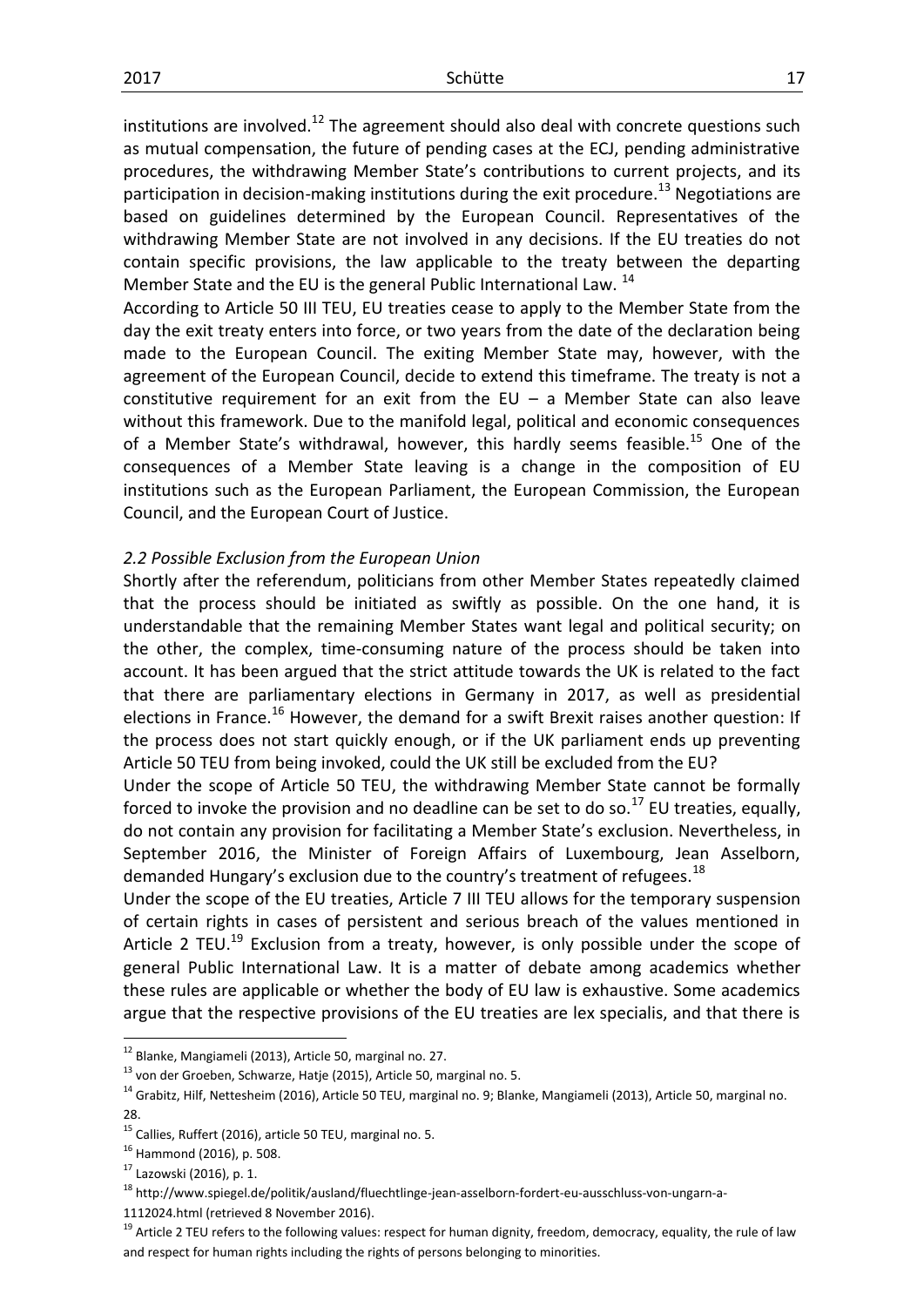no possibility to fall back on Public International Law such as the Vienna Convention on the Law of Treaties.<sup>20</sup> This is supported by the argument that the flexible regulation of Article 7 TEU offers a powerful means of exerting pressure on a Member State in breach of fundamental values. Others argue that if all measures under the scope of Article 7 TEU fail, and a state persistently damages the EU's reputation, the treaties could be interpreted as meaning that the other Member States would not be bound forever to a state that constantly violates fundamental EU values and damages the reputation of both the Union and its members.<sup>21</sup> However, the exertion of rights granted in the Treaty, such as voluntary withdrawal and any preparatory procedures, could never constitute a serious and persistent breach of fundamental values. Even if the Brexit procedure takes much longer than foreseen Member States – or in the improbable event that it does not happen at all – this would not be deemed a reason to exclude the UK from the EU.

#### *3. Legal Aspects Beyond Article 50 TEU*

There are a number of legal aspects to consider regarding the withdrawal procedure that extend beyond Article 50 TEU as such.

#### *3.1 Consent of Parliament*

The UK government wanted to invoke Article 50 TEU without a parliamentary vote. On 3 November 2016, however, the British High Court ruled that Parliament must vote and that the government does not have prerogative powers in this matter. The government has announced its intention to appeal the decision, and the Supreme Court may have the final say. Brexit supporter Nigel Farage fears an attempt to block the country's withdrawal from the EU.<sup>22</sup> Regardless of the outcome to this legal challenge, it seems that if and when Article 50 TEU is invoked, the withdrawal process will be complex and drawn out. As such, the two-year timeframe may not be realistic.

## *3.2 Influence of Brexit on the Law in Force in the UK*

The body of EU law in force consists of roughly 21,000 regulations and directives<sup>23</sup>, 1,100 international agreements concluded by the  $EU^{24}$ , court decisions by the ECJ, as well as numerous guidelines and other soft law instruments, the exact number of which is hard to define as no institution publishes official numbers<sup>25</sup>. Not all of these affect the UK. From the day the withdrawal becomes valid, however, none of the provisions binding the country will continue to apply. The country will possibly need to enact corresponding national legislation in order to avoid regulatory gaps. The EU directives are not a major problem in this context, as they must be implemented into national law to have effect. Still, it may be necessary to revise or amend at least a part of these directives to cater for the new relationship between the UK and the EU. EU regulations, which are directly applicable, may pose the bigger problem. The most relevant act to be repealed is the European Communities Act, according to which the UK acknowledges the supremacy of EU law. $^{26}$ 

Regarding the applicability of international treaties, a distinction must be drawn between those in the field of the EU's exclusive competence and the mixed agreements signed by

 $^{20}$  Grabitz, Hilf, Nettesheim (2016), Article 50, marginal no. 12.

 $^{21}$  Von der Groeben, Schwarze, Hatje (2015), Article 50, marginal no. 15.

<sup>&</sup>lt;sup>22</sup> http://www.bbc.com/news/uk-politics-37857785 (retrieved 3 November 2016).

<sup>&</sup>lt;sup>23</sup> http://www.n-tv.de/politik/Die-Wahrheit-ueber-die-Regelungswut-der-EU-article12821446.html (retrieved 7 November 2016).

<sup>&</sup>lt;sup>24</sup> Van der Loo, Blockmans (2016).

<sup>25</sup> http://en.euabc.com/word/2152 (retrieved 8 November 2016).

<sup>26</sup> Lazowski (2016), p. 2.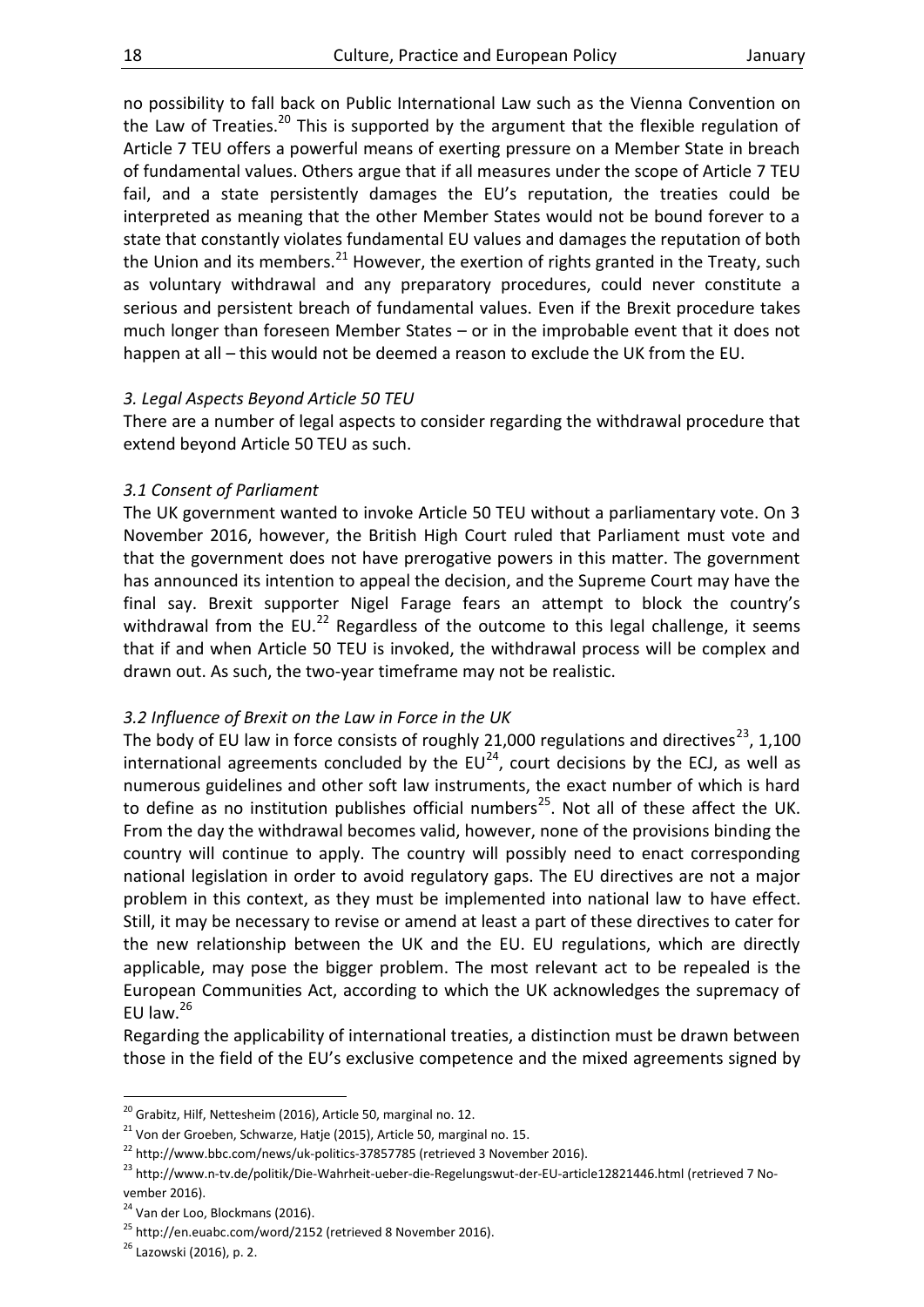both the EU and its Member States.<sup>27</sup> Treaties in the field of the EU's exclusive competence will cease to apply in the UK once the withdrawal process is completed. If the country wishes to uphold the relationship in question, the agreement must be renegotiated, with the UK as a contracting party. Mixed agreements are more complicated. These deal with issues where the EU has exclusive competence, as well as issues whose competence falls to the Member States. For the latter, special arrangements will have to be made between the EU, the UK and the other contracting states for the treaty in question.<sup>28</sup>

#### *3.3 The Future Relationship between the UK and the EU*

The treaty must also contain a concept of the new relationship between the UK and the EU. For instance, whether the UK wants to remain a member of the European Economic Area (EEA); whether they might aim for a Norwegian, a Swiss, a Canadian or a Turkish solution; whether they might opt for a WTO model; $^{29}$  or whether the solution may be something new and without precedent. The Norwegian model would still provide the UK with full access to the internal market, as the country would remain a member of the EEA. To do so, however, the UK would have to accept free movement of citizens and of services as well as standards on health and safety determined in Brussels, without having any influence in the decision-making process. The Norwegian model also includes contributions to the EU budget. $30$  Some of the main arguments cited by the 'leave' campaign related to stopping the free movement of citizens and ending the supremacy of EU law including over-regulation and over-intervention, as well as opposition to trade agreements concluded by the EU. These factors make the adoption of the Norwegian model rather improbable.<sup>31</sup> The Swiss model implies that there would be multiple agreements with the EU, as Switzerland is not a member of the EEA. The Turkish solution would entail a customs union by which exports could pass freely into the EU without being subject to customs controls. The Canadian model would use CETA as a template.<sup>32</sup> Over the past 40 years, several areas of British law have been developed in accordance with European law. The examination of the necessary changes will be a costly and time consuming process. Brexit will also directly affect both EU citizens living in the UK as well as UK citizens living in other EU member states. When the withdrawal process is completed, free movement of citizens will no longer apply.<sup>33</sup> It may then be mandatory for UK citizens in the EU and for EU citizens in the UK to apply for residence and work permits unless specific arrangements are made in the treaty to be concluded between the EU and the UK – an outcome that appears improbable, as one of the objectives of Brexit was to mitigate immigration from other Member States to the UK. It is therefore unsurprising that applications for citizenships of other Member States made by UK citizens significantly increased after the referendum.<sup>34</sup>

#### *4. Re-accession to the EU by Scotland and Northern Ireland?*

Developments in those parts of the UK where the majority voted in favour of remaining will be particularly interesting to observe. Even before the referendum, Scottish

<sup>&</sup>lt;sup>27</sup> Van der Loo, Blockmans (2016).

<sup>&</sup>lt;sup>28</sup> Van der Loo, Blockmans, (2016).

 $29$  Hammond (2016) p. 509; Emerson (2016), p. 1.

<sup>&</sup>lt;sup>30</sup> Emerson (2016), p. 3.

 $31$  De Grauwe (2016), p. 250; James (2016) p. 524.

<sup>&</sup>lt;sup>32</sup> Emerson (2016), pp. 4-8.

<sup>33</sup> Deutscher (2016), p. 4/5.

<sup>&</sup>lt;sup>34</sup> Deutscher (2016), p. 5.